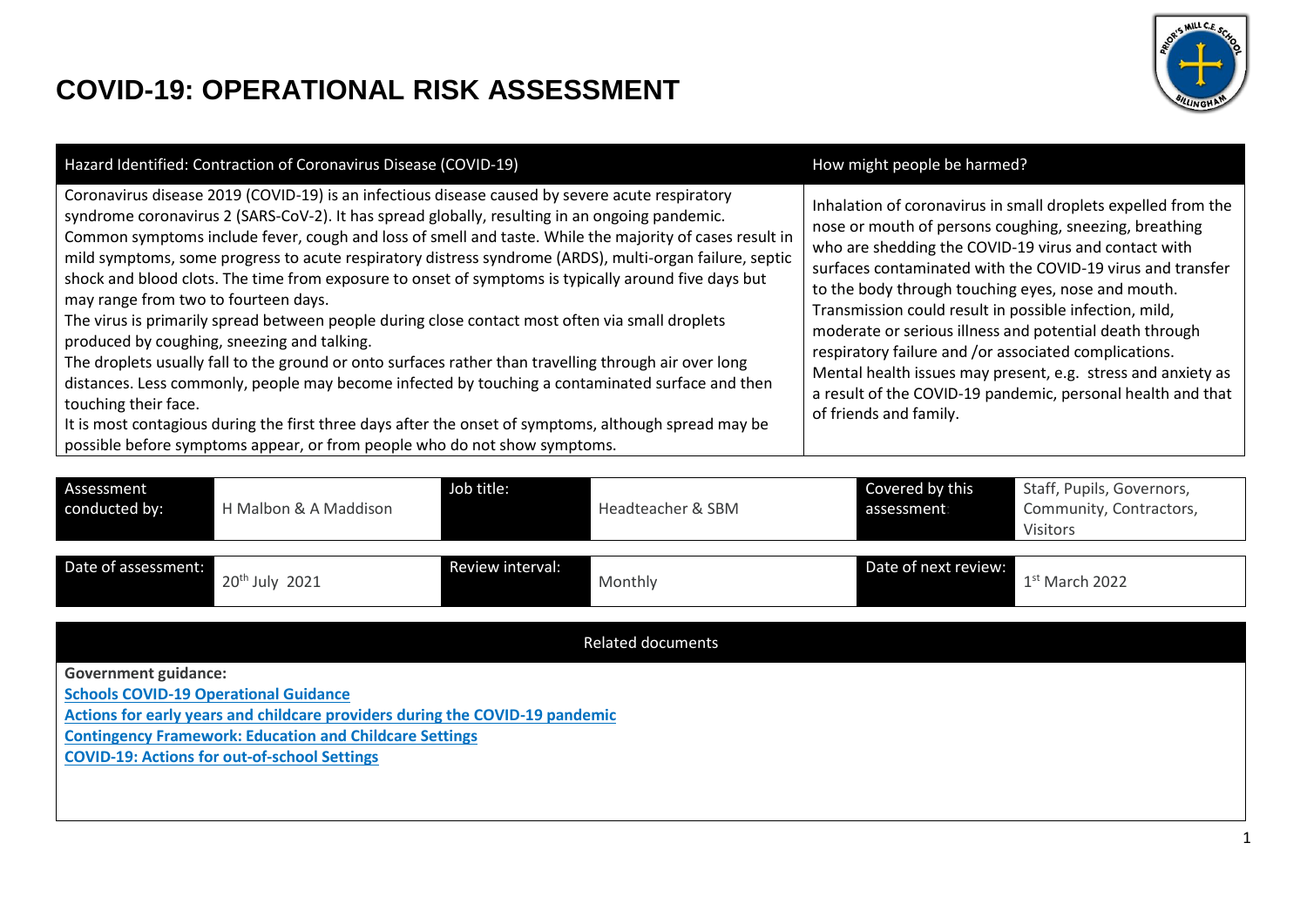

| Approved by the Governing Body |                    |  |  |  |  |  |  |
|--------------------------------|--------------------|--|--|--|--|--|--|
| Date                           | 31.8.21            |  |  |  |  |  |  |
| Signature                      |                    |  |  |  |  |  |  |
| Position                       | Chair of Governors |  |  |  |  |  |  |

| <b>Shared with Staff</b> |                   |          |                                            |                  |                                          |                      |                              |               |            |                      |                 |
|--------------------------|-------------------|----------|--------------------------------------------|------------------|------------------------------------------|----------------------|------------------------------|---------------|------------|----------------------|-----------------|
| ₽M∙M∎                    | ∙ு•ி⊐∎            | ∤©∛⊡♦∎   | ∛♦≏0□♋◼ <del>▫</del> •≏□♦♦) <del>(</del> □ | POK❖HO           | †⊁●∂⊡© <i>ಮ</i> ©⊙                       | ©□◆ <del>)(</del> •m | இ⊪⊶™                         | રા∭∻          | ☺♋◑หڪ▬     | ©௱ௐ∎                 | po•m⊡           |
| © <del>H</del> d•♦⊠      | ಕ್ಕಿಕ್ತಾಂ⊔♦       | 參□米◆器    | ©□ <i>∞</i> ■•                             | ®M…∞∎m           | මිනි⊡ිරා ි                               | ☺♋♦ <i>☜</i> ◘⊠∎     | ு⊙•&;)(∎                     | P-SI†M)<br>&, | (♦●□       | ⊙◆◆需                 | ∔♦♦ <i>ର୍⊗∙</i> |
| ∛✦≏⊐M.⊡                  | ேு சு⊬∙ப∎         | ● @⊠ا∞ت⊙ | ೦⊡•∂⊡♦ು ಾ⊙                                 | ி∎∎ை             | †♋ِ≪∭∎• <i></i>                          | ©තo*M                | \$□⊠●M                       | ∛M OOත        | ∖●SM&M◆◆   | ತಿ∎⊬ ಮ               | ง่♦ж            |
| ∛∎∿M∙⊙                   | *∙⊡OM.⊡           |          | NHO⊙≋∞                                     | † ⊡∎⊠            | ☞♋◻◻▥◕◕                                  | ©□◆ <del>)(</del> •m | ∛□□≏□■                       |               | ೩ಿ⊙♦M.•    | ೩೦⊡೧ಿ೦⊡ಾ             | ை™ைவா           |
| ∛●)€◆□■                  | domm∎             | (♦●⊙™™   | ∛●≏♏◻•◻◼                                   | ◈●♋ <b>)</b> (□M | ∙⊓∿™                                     | ≎ <i>ಙ⊠</i> ∙        | ∉□MM■•□□≏                    | ≎ುಾ™ು™        | இ≬்ப       | ☜●●∺∭                | ತಿಙ⊡೦೨್•        |
| ∤್⊓⊠                     | <b>○□□☆</b> ∭     | ∛೦೮∎೭೮   | †ை <b>ு</b> ⊡™&                            | ∔ಾ⊓ಾ≋            | ⊚ՠչոա∎≏ՠп                                | ತಿ‱ත⊡●HM             | ≎⊬ዄዄ                         | ©SM&KM        | ₽□□■M□     | ⊝MOO⊠                | ಾ∭∙©ಾ           |
| ©MOOX                    | ಿ *⊡೦೨            | ®M©■■M   | $\bullet$ O $\ast$ $\ast$                  | (∕ಾ⊡ಾ            | ೬ಙಙ⊡೦ಙ∎                                  | ∛●●)⊖←□■             | ∤S∎∙o∎                       | ©S■M!♦        | ا∏≫⊙ی⊁⊁*** | <b>♦</b> S⊡೮ऋ        | ©⊟ெ⊕⊬∎∿         |
| ⊛⊬ສ                      | ₻◻◻▥◆◻◻           | ●●™∰     | ê©⊠Yo) <del>(</del> ●●                     | ₽M.●M.■          | <b>◈<del><i><i></i></i></del></b> □○□•□■ | ்⊙™ுபா•              | ∔∙♋●♏∙                       | ೩)⊰™)⊡●ು      | †)(●≏      | ቀ <del>)</del> (™ው©⊠ | ◈◆□■米□■         |
| ⊜⊬Ο                      | ₽S•&M•            | ⊚ಙ◆⊓ಙ    | මිිිිිි <b>⊙</b>                           | ⊝M.●●⊠           | ☜❖♋◼•                                    | *⊐©™\⊡               | ◈◆◆ <i><sub>₩</sub>ର</i> ∭□◆ | ત∕m           | ♦)€●◆□■    | ‡ை∎⊡ை                | ®©••⊡∎          |
| ₽ጢ⊁≏米                    | <sub>奥</sub> □の●m | ல்•ை⊬பா  | 12HMOM⊠                                    | ©ත♦M             | ♦තා                                      | ∙∺ال‱                | •≏⊡©≈⊕⊀ت                     |               |            |                      |                 |

#### **RISK MATRIX**

|        | <b>Risk rating</b>                                                       | Likelihood of Transmission |                 |        |  |  |  |
|--------|--------------------------------------------------------------------------|----------------------------|-----------------|--------|--|--|--|
|        | High (H), Medium (M), Low (L)                                            | Probable                   | <b>Possible</b> | Remote |  |  |  |
|        | Major: Causes extreme ill health or fatality                             | Н.                         | н.              | Н      |  |  |  |
| Likely | Severe: Causes serious ill health which may require medical intervention | н.                         |                 |        |  |  |  |
| impact | Minor: Causes minor ill health and/or emotional discomfort.              |                            |                 |        |  |  |  |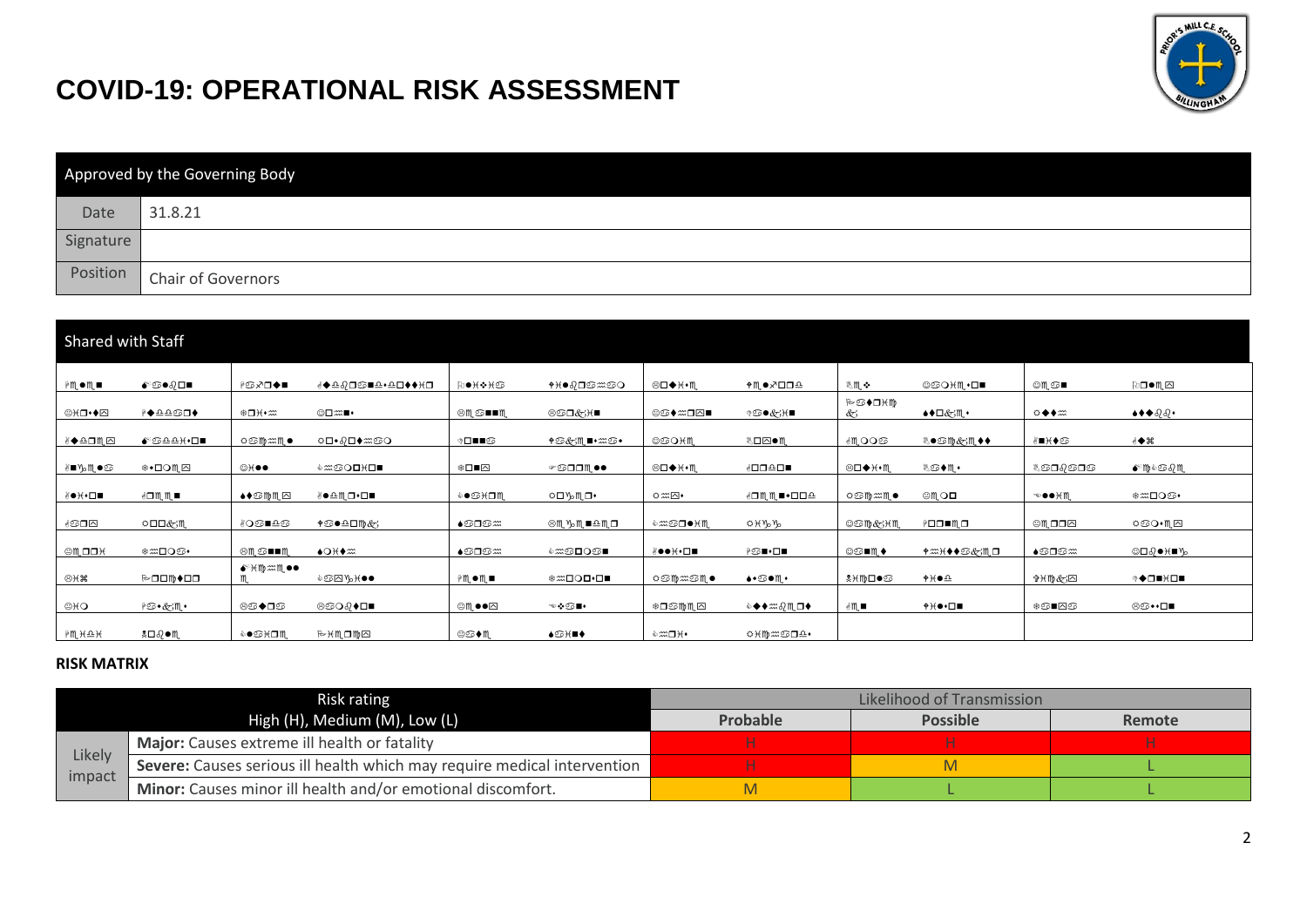

| Areas for concern Who may                                                                                 | be<br>affected?                                                                            | <b>Risk rating</b><br>prior to action<br>(H/M/L) | Control measures                                                                                                                                                                                                                                                                                                                                                                                                                                                                                                                                                                                                                                | In place?<br>(Yes/No/<br>In Part) | Further action/comments                                                                                                       | Residual risk<br>rating<br>(H/M/L) |
|-----------------------------------------------------------------------------------------------------------|--------------------------------------------------------------------------------------------|--------------------------------------------------|-------------------------------------------------------------------------------------------------------------------------------------------------------------------------------------------------------------------------------------------------------------------------------------------------------------------------------------------------------------------------------------------------------------------------------------------------------------------------------------------------------------------------------------------------------------------------------------------------------------------------------------------------|-----------------------------------|-------------------------------------------------------------------------------------------------------------------------------|------------------------------------|
|                                                                                                           | 1.                                                                                         |                                                  | <b>ENSURE GOOD HYGIENE FOR EVERYONE</b>                                                                                                                                                                                                                                                                                                                                                                                                                                                                                                                                                                                                         |                                   |                                                                                                                               |                                    |
| 1.1 Hand Hygiene                                                                                          |                                                                                            |                                                  |                                                                                                                                                                                                                                                                                                                                                                                                                                                                                                                                                                                                                                                 |                                   |                                                                                                                               |                                    |
| Pupils forget to<br>wash their hands<br>regularly and<br>frequently                                       | <b>Staff</b><br><b>Pupils</b><br><b>Visitors</b>                                           |                                                  | Children wash hands on arrival in class daily<br>$\bullet$<br>Staff implement and supervise handwashing regime throughout the day<br>$\bullet$<br>Each class to use the designated sink in their area<br>$\bullet$<br>Hand sanitiser is available on arrival in dining hall<br>$\bullet$                                                                                                                                                                                                                                                                                                                                                        | Y                                 | Staff to note children who are<br>$\bullet$<br>allergic to sanitiser and ensure<br>access to sink<br>September staff briefing |                                    |
| <b>Insufficient access</b><br>to handwashing<br>facilities for adults                                     | <b>Staff</b><br><b>Visitors</b><br><b>Governors</b><br><b>Contractors</b>                  |                                                  | Hand sanitiser at office reception window; replenished regularly<br>$\bullet$<br>Visitors offered handwashing facilities on arrival in staff toilets<br>$\bullet$<br>Sanitiser in each class for staff to use regularly throughout the day<br>$\bullet$<br>Sink area in each class for staff to use regularly throughout the day<br>$\bullet$                                                                                                                                                                                                                                                                                                   | Y                                 | September staff briefing                                                                                                      |                                    |
| 1.2 Respiratory Hygiene                                                                                   |                                                                                            |                                                  |                                                                                                                                                                                                                                                                                                                                                                                                                                                                                                                                                                                                                                                 |                                   |                                                                                                                               |                                    |
| People do not<br>observe good<br>respiratory hygiene<br>and infectious<br>droplets are spread             | <b>Pupils</b><br><b>Staff</b><br><b>Visitors</b><br><b>Governors</b><br><b>Contractors</b> |                                                  | The 'catch it, bin it, kill it' approach will continue to be promoted<br>$\bullet$<br>The e-Bug COVID-19 website including materials to encourage good hand<br>$\bullet$<br>and respiratory hygiene will be shared with pupils<br>Classes will be stocked with tissues<br>$\bullet$<br>Lidded bins provided for each classroom                                                                                                                                                                                                                                                                                                                  | Y                                 | September staff briefing /<br>ebug reminder                                                                                   |                                    |
|                                                                                                           |                                                                                            | 2. USE OF PPE                                    |                                                                                                                                                                                                                                                                                                                                                                                                                                                                                                                                                                                                                                                 |                                   |                                                                                                                               |                                    |
| <b>Provision of PPE for</b><br>staff where<br>required is not in<br>line with<br>government<br>guidelines | <b>Staff</b><br><b>Pupils</b>                                                              |                                                  | Most staff in schools will not require PPE beyond what they would normally need for<br>their work. The guidance on the use of PPE in education, childcare and children's<br>social care settings provides more information on the use of PPE for COVID-19.<br>Government guidance on the use of PPE is communicated, understood, and<br>$\bullet$<br>sufficient PPE has been procured.<br>PPE (masks, aprons, gloves) provided for staff dealing with all suspected<br>positive cases.<br>Staff instructed to don PPE for any intimate care of pupils and any incidence<br>of sickness.<br>All PPE to be disposed of in black bin bag provided. | Y                                 | September staff briefing                                                                                                      |                                    |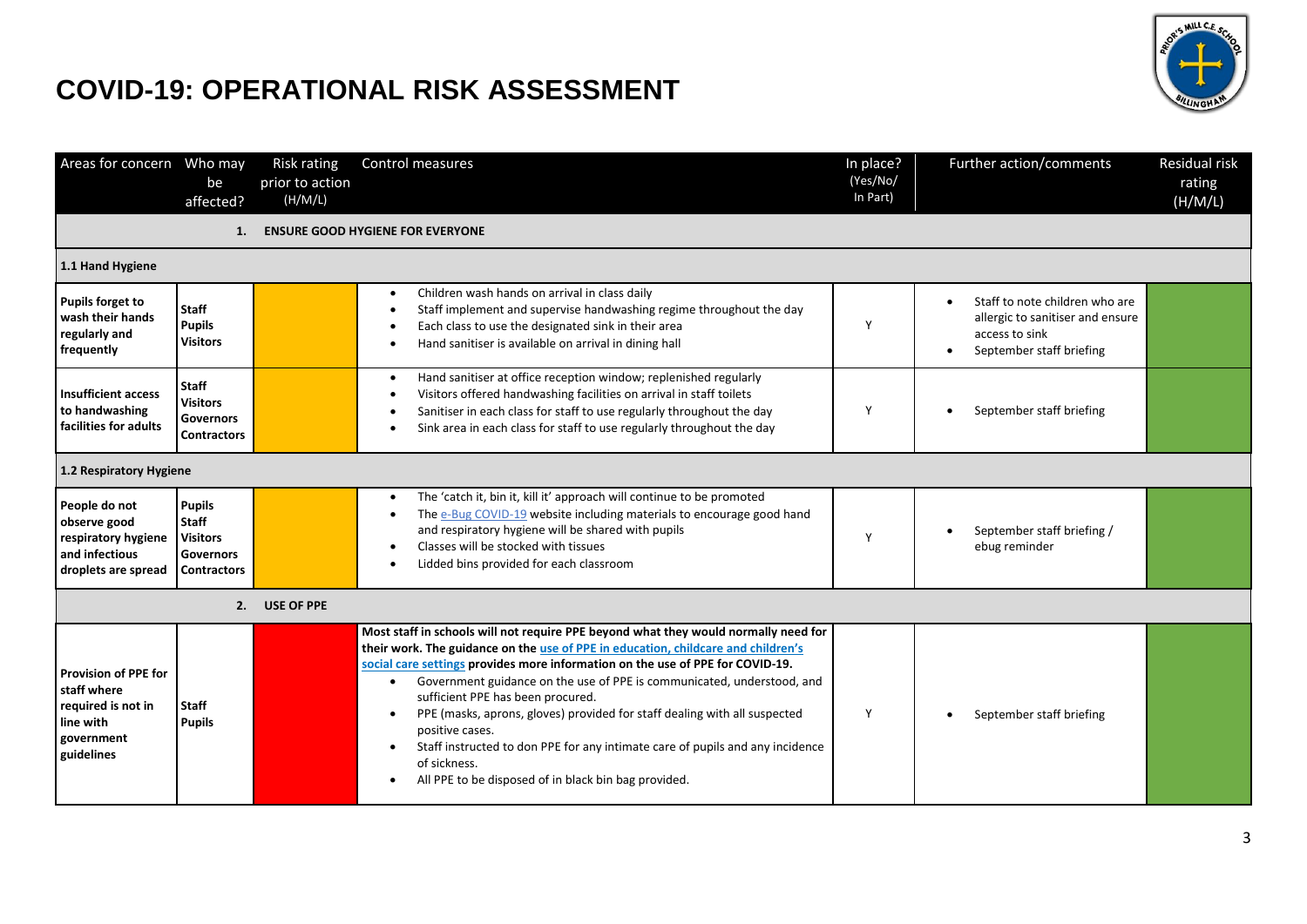

| Areas for concern Who may                                                                                                         | be<br>affected?                                                                                         | <b>Risk rating</b><br>prior to action<br>(H/M/L) | Control measures                                                                                                                                                                                                                                                                                                                                                                                                                                                                                                                                                                                                                                                                                                                                                                                                                    | In place?<br>(Yes/No/<br>In Part) | Further action/comments                                                                                                                                                                                                                                                                                                                                                    | <b>Residual risk</b><br>rating<br>(H/M/L) |
|-----------------------------------------------------------------------------------------------------------------------------------|---------------------------------------------------------------------------------------------------------|--------------------------------------------------|-------------------------------------------------------------------------------------------------------------------------------------------------------------------------------------------------------------------------------------------------------------------------------------------------------------------------------------------------------------------------------------------------------------------------------------------------------------------------------------------------------------------------------------------------------------------------------------------------------------------------------------------------------------------------------------------------------------------------------------------------------------------------------------------------------------------------------------|-----------------------------------|----------------------------------------------------------------------------------------------------------------------------------------------------------------------------------------------------------------------------------------------------------------------------------------------------------------------------------------------------------------------------|-------------------------------------------|
|                                                                                                                                   | 3.                                                                                                      |                                                  | MAINTAIN APPROPRIATE CLEANING REGIMES, USING STANDARD PRODUCTS SUCH AS DETERGENTS                                                                                                                                                                                                                                                                                                                                                                                                                                                                                                                                                                                                                                                                                                                                                   |                                   |                                                                                                                                                                                                                                                                                                                                                                            |                                           |
| <b>Ongoing cleaning</b><br>regime is not<br>undertaken to the<br>standards required<br>to minimise spread                         | <b>Pupils</b><br><b>Staff</b><br><b>Visitors</b><br><b>Governors</b><br><b>Contractors</b>              |                                                  | PHE has published guidance on the cleaning of non-healthcare settings<br>Classroom staff follow regime of cleaning at the end of morning session:<br>٠<br>contact surfaces & touch surfaces (tables & door handles)<br>Stockton Borough Council cleaning contract staff have responsibility for full<br>٠<br>site cleaning daily                                                                                                                                                                                                                                                                                                                                                                                                                                                                                                    | Y                                 | September staff briefing                                                                                                                                                                                                                                                                                                                                                   |                                           |
|                                                                                                                                   | 4.                                                                                                      |                                                  | <b>KEEP OCCUPIED SPACES WELL VENTILATED</b>                                                                                                                                                                                                                                                                                                                                                                                                                                                                                                                                                                                                                                                                                                                                                                                         |                                   |                                                                                                                                                                                                                                                                                                                                                                            |                                           |
| Spaces are not well<br>ventilated and<br>there is minimal<br>fresh air flow<br>leading to increased<br>risk of transmission       | <b>Pupils</b><br><b>Staff</b><br><b>Visitors</b><br><b>Governors</b><br><b>Contractors</b>              |                                                  | Staff reminded about good ventilation - windows to be opened in all<br>٠<br>teaching spaces, communal spaces and office areas<br>Classroom doors to remain open; hall doors to be opened where<br>$\bullet$<br>appropriate and safe to do so (staff training, worship, singing)<br>Fire doors to be closed appropriately<br>$\bullet$                                                                                                                                                                                                                                                                                                                                                                                                                                                                                               | Y                                 | September briefing - priority<br>Classroom huts to keep<br>external doors open on hot<br>days to improve fresh air flow<br>CO2 monitors installed in<br>$\bullet$<br>classrooms                                                                                                                                                                                            |                                           |
|                                                                                                                                   | 5.                                                                                                      |                                                  | TESTING, SELF ISOLATION & MANAGING COMFIRMED CASES                                                                                                                                                                                                                                                                                                                                                                                                                                                                                                                                                                                                                                                                                                                                                                                  |                                   |                                                                                                                                                                                                                                                                                                                                                                            |                                           |
| 5.1 Managing symptoms                                                                                                             |                                                                                                         |                                                  |                                                                                                                                                                                                                                                                                                                                                                                                                                                                                                                                                                                                                                                                                                                                                                                                                                     |                                   |                                                                                                                                                                                                                                                                                                                                                                            |                                           |
| <b>Virus transmission</b><br>within school due to<br>staff/pupils (or<br>members of their<br>household)<br>displaying<br>symptoms | <b>Pupils</b><br><b>Staff</b><br>Community<br><b>Visitors</b><br><b>Governors</b><br><b>Contractors</b> |                                                  | Follow PHE health advice on when to self-isolate<br>No-one should attend school if they have symptoms<br>$\bullet$<br>Staff will be sent home immediately and advised to take PCR<br>Child will be moved to an isolation room (KS2 Printing Room) pending<br>$\bullet$<br>collection. Member of staff will wait with child and should don PPE<br>Everyone must wash their hands thoroughly for 20 seconds with soap and<br>running water or use hand sanitiser after any contact with someone who is<br>unwell.<br>The area around the person with symptoms must be cleaned after they have<br>$\bullet$<br>left to reduce the risk of passing the infection on to other people.<br>Families will be advised to follow the PHE stay at home guidance for<br>households with possible or confirmed coronavirus (COVID-19) infection. | Y                                 | Regularly communicated with<br>staff and parents via<br>newsletters and email comms<br>Staff and parents will be<br>$\bullet$<br>advised to avoid using public<br>transport whilst displaying<br>symptoms<br>Parents will be advised to take<br>$\bullet$<br>child for PCR test and update<br>school - updated guidance<br>communicated - PCR no<br>longer required 4.1.22 |                                           |

**5.2 Asymptomatic Testing**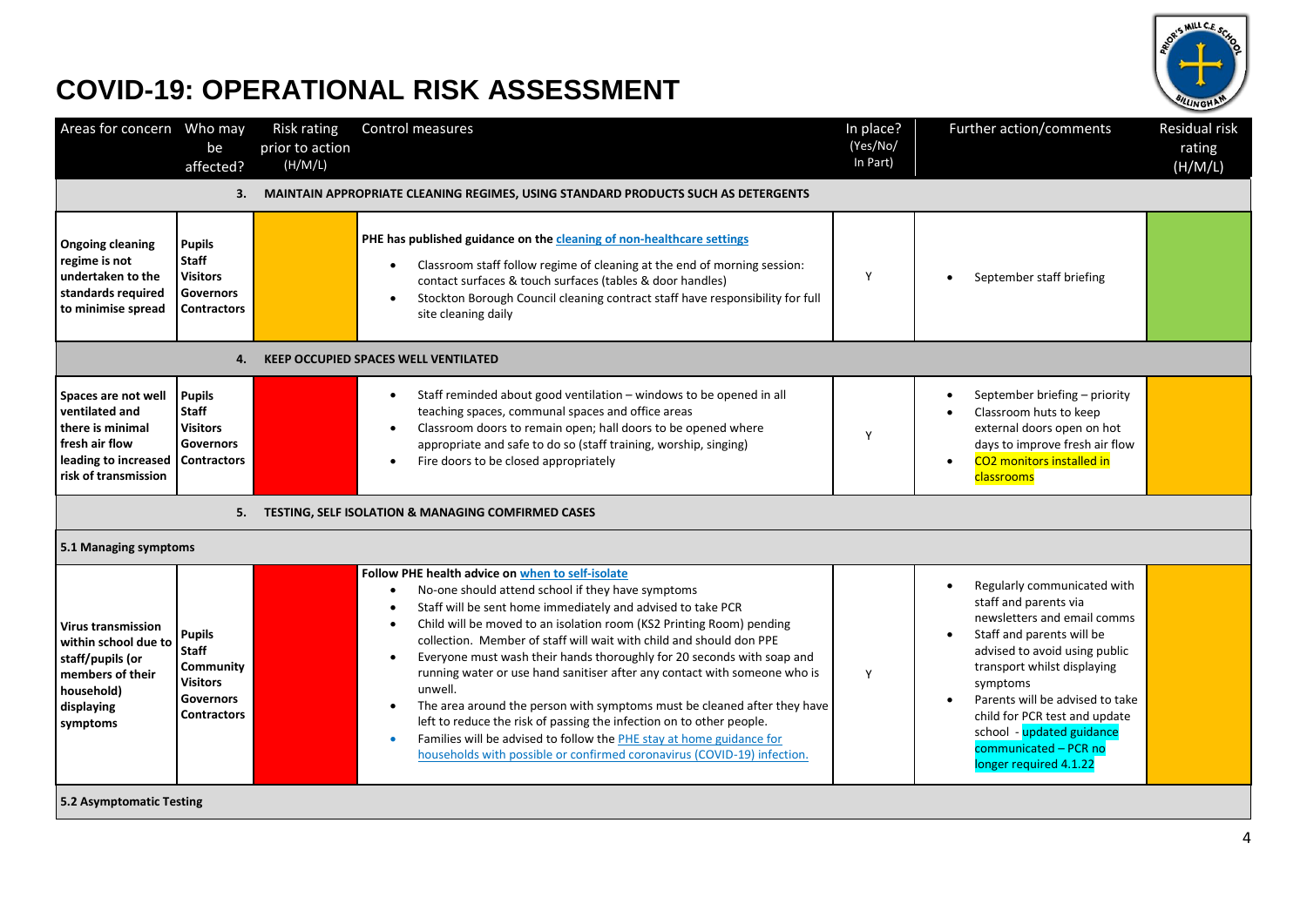

| Areas for concern Who may                                                                         | be<br>affected?                                                                                         | <b>Risk rating</b><br>prior to action<br>(H/M/L) | Control measures                                                                                                                                                                                                                                                                                                                                                                                                                                                                                                                       | In place?<br>(Yes/No/<br>In Part) | Further action/comments                                                                                                                                                                                                                                                                                                                             | Residual risk<br>rating<br>(H/M/L) |
|---------------------------------------------------------------------------------------------------|---------------------------------------------------------------------------------------------------------|--------------------------------------------------|----------------------------------------------------------------------------------------------------------------------------------------------------------------------------------------------------------------------------------------------------------------------------------------------------------------------------------------------------------------------------------------------------------------------------------------------------------------------------------------------------------------------------------------|-----------------------------------|-----------------------------------------------------------------------------------------------------------------------------------------------------------------------------------------------------------------------------------------------------------------------------------------------------------------------------------------------------|------------------------------------|
| Virus may be<br>transmitted by staff<br>who are not<br>experiencing any<br>symptoms               | <b>Pupils</b><br>Staff<br><b>Visitors</b><br>Community<br><b>Governors</b><br><b>Contractors</b>        |                                                  | Staff to commence voluntary testing 3 working days before the start of term<br>Staff encouraged to undertake twice weekly home tests from start of term<br>until the end of September - Sunday and Wednesday<br>Staff encouraged to report results to NHS<br>Staff must inform school of positive LFD test result and subsequently follow<br>PHE guidance                                                                                                                                                                              | Y                                 | Recommence Sunday 29th<br>$\bullet$<br>August<br>Staff should continue to test<br>twice weekly at home, with<br>lateral flow device (LFD) test<br>kits, 3 to 4 days apart. Testing<br>remains voluntary but is<br>strongly encouraged 27.9.21)<br><b>Further advice issued to staff</b><br>15.11.21 following DCD and<br><b>DPH recommendations</b> |                                    |
| 5.3 Confirmatory PCR Tests                                                                        |                                                                                                         |                                                  |                                                                                                                                                                                                                                                                                                                                                                                                                                                                                                                                        |                                   |                                                                                                                                                                                                                                                                                                                                                     |                                    |
| Virus may be<br>transmitted by<br>infected people                                                 | <b>Pupils</b><br><b>Staff</b><br><b>Visitors</b><br>Community<br><b>Governors</b><br><b>Contractors</b> |                                                  | Staff and pupils with a positive LFD test result should self-isolate in line with<br>$\bullet$<br>the stay at home guidance. They should book a PCR test to check if they<br>have COVID19.<br>Whilst awaiting the PCR result, the individual should continue to self-isolate.<br>If the PCR test is taken within 2 days of the positive lateral flow test, and is<br>negative, it overrides the self-test LFD test and the pupil or staff member<br>can return to school, as long as the individual doesn't have COVID-19<br>symptoms. |                                   | September staff briefing<br>Updated guidance -<br>confirmatory PCR no longer<br>required 4.1.22                                                                                                                                                                                                                                                     |                                    |
| 5.4 Test and Trace                                                                                |                                                                                                         |                                                  |                                                                                                                                                                                                                                                                                                                                                                                                                                                                                                                                        |                                   |                                                                                                                                                                                                                                                                                                                                                     |                                    |
| <b>Close contacts are</b><br>not identified and<br>virus transmission<br>potentially<br>increases | <b>Pupils</b><br><b>Staff</b><br>Community<br><b>Visitors</b><br><b>Governors</b><br><b>Contractors</b> |                                                  | From Step 4, close contacts will be identified via NHS Test and Trace.<br>School may be contacted in exceptional cases to identify close contacts, as<br>currently happens in managing other infectious diseases.<br>School will continue to have a role in working with health protection teams<br>in the case of a local outbreak                                                                                                                                                                                                    | Y                                 | September staff briefing                                                                                                                                                                                                                                                                                                                            |                                    |
|                                                                                                   | 6.                                                                                                      | <b>OTHER CONSIDERATIONS</b>                      |                                                                                                                                                                                                                                                                                                                                                                                                                                                                                                                                        |                                   |                                                                                                                                                                                                                                                                                                                                                     |                                    |
| <b>6.1 CEV Staff and Pupils</b>                                                                   |                                                                                                         |                                                  |                                                                                                                                                                                                                                                                                                                                                                                                                                                                                                                                        |                                   |                                                                                                                                                                                                                                                                                                                                                     |                                    |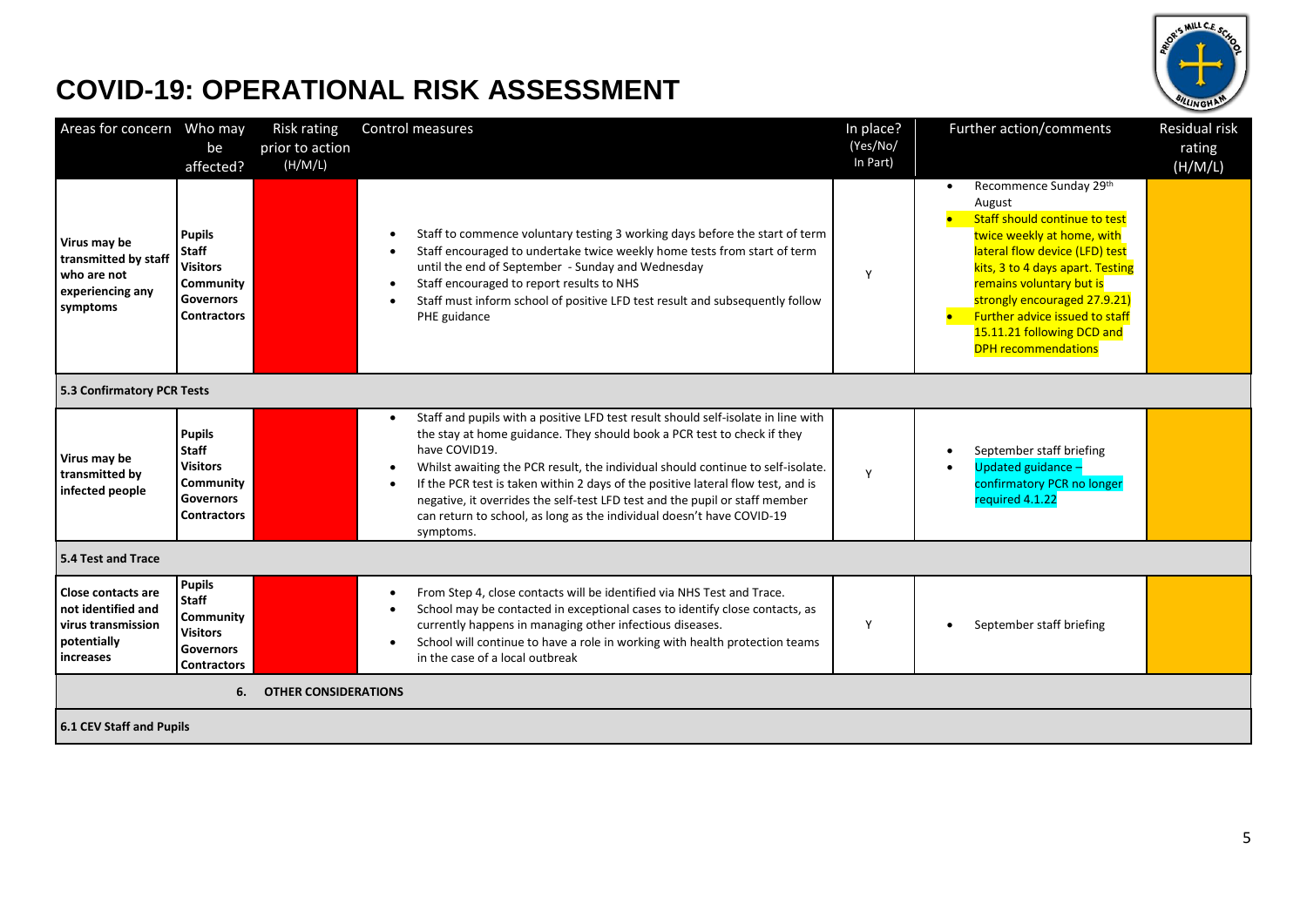

| Areas for concern Who may                                                   | be<br>affected?                                                                                  | <b>Risk rating</b><br>prior to action<br>(H/M/L) | Control measures                                                                                                                                                                                                                                                                                                                                                                                                                                                                                                                                                                                                                                                                                                                                                                                                                                                                         | In place?<br>(Yes/No/<br>In Part) | Further action/comments                        | Residual risk<br>rating<br>(H/M/L) |
|-----------------------------------------------------------------------------|--------------------------------------------------------------------------------------------------|--------------------------------------------------|------------------------------------------------------------------------------------------------------------------------------------------------------------------------------------------------------------------------------------------------------------------------------------------------------------------------------------------------------------------------------------------------------------------------------------------------------------------------------------------------------------------------------------------------------------------------------------------------------------------------------------------------------------------------------------------------------------------------------------------------------------------------------------------------------------------------------------------------------------------------------------------|-----------------------------------|------------------------------------------------|------------------------------------|
| <b>Specific staff and</b><br>pupils are more<br>vulnerable to the<br>virus  | <b>Pupils</b><br><b>Staff</b>                                                                    |                                                  | From 19 July, social distancing measures have ended in the workplace and it<br>$\bullet$<br>is no longer necessary for the government to instruct people to work from<br>home. Staff in schools who are CEV should currently attend their place of<br>work if they cannot work from home.<br>The UK Clinical Review Panel has recommended that all children and young<br>$\bullet$<br>people under the age of 18 should no longer be considered CEV and should<br>be removed from the Shielded Patient List, the national database of people<br>considered clinically extremely vulnerable.<br>All children and young people should continue to follow the same guidance<br>$\bullet$<br>as everyone else, which can be found at https://www.gov.uk/coronavirus.<br>For a very few individual children specific clinical advice may be given and<br>this should continue to be followed. | Y                                 | Individual care plan in place<br>for CEV pupil |                                    |
| 6.2 Admitting children into school                                          |                                                                                                  |                                                  |                                                                                                                                                                                                                                                                                                                                                                                                                                                                                                                                                                                                                                                                                                                                                                                                                                                                                          |                                   |                                                |                                    |
| Increased risk of<br>transmission                                           | <b>Pupils</b><br>Staff<br>Community<br><b>Visitors</b><br><b>Governors</b><br><b>Contractors</b> |                                                  | In most cases, parents and carers will agree that a pupil with symptoms should not<br>attend the school, given the potential risk to others.<br>If a parent or carer insists on a pupil attending school, the headteacher can<br>take the decision to refuse the pupil if, in their reasonable judgement, it is<br>necessary to protect other pupils and staff from possible infection with<br>COVID-19.<br>The decision will be carefully considered in light of all the circumstances and<br>current public health advice.                                                                                                                                                                                                                                                                                                                                                             | Y                                 |                                                |                                    |
| 6.3 Attendance                                                              |                                                                                                  |                                                  |                                                                                                                                                                                                                                                                                                                                                                                                                                                                                                                                                                                                                                                                                                                                                                                                                                                                                          |                                   |                                                |                                    |
| <b>Education is further</b><br>disrupted by poor<br>attendance at<br>school | <b>Pupils</b>                                                                                    |                                                  | School attendance is mandatory for all pupils of compulsory school age and it is<br>priority to ensure that as many children as possible regularly attend school.<br>Expectations clearly communicated with parents and carers prior to the<br>$\bullet$<br>start of autumn term and regularly thereafter<br>Daily absence monitoring will identify where additional attendance support<br>$\bullet$<br>is required<br>EWO will support parents and carers as required; referral to LA will be made<br>$\bullet$<br>as necessary                                                                                                                                                                                                                                                                                                                                                         | Y                                 | Newsletter 1                                   |                                    |
| 6.4 Travel and Quarantine                                                   |                                                                                                  |                                                  |                                                                                                                                                                                                                                                                                                                                                                                                                                                                                                                                                                                                                                                                                                                                                                                                                                                                                          |                                   |                                                |                                    |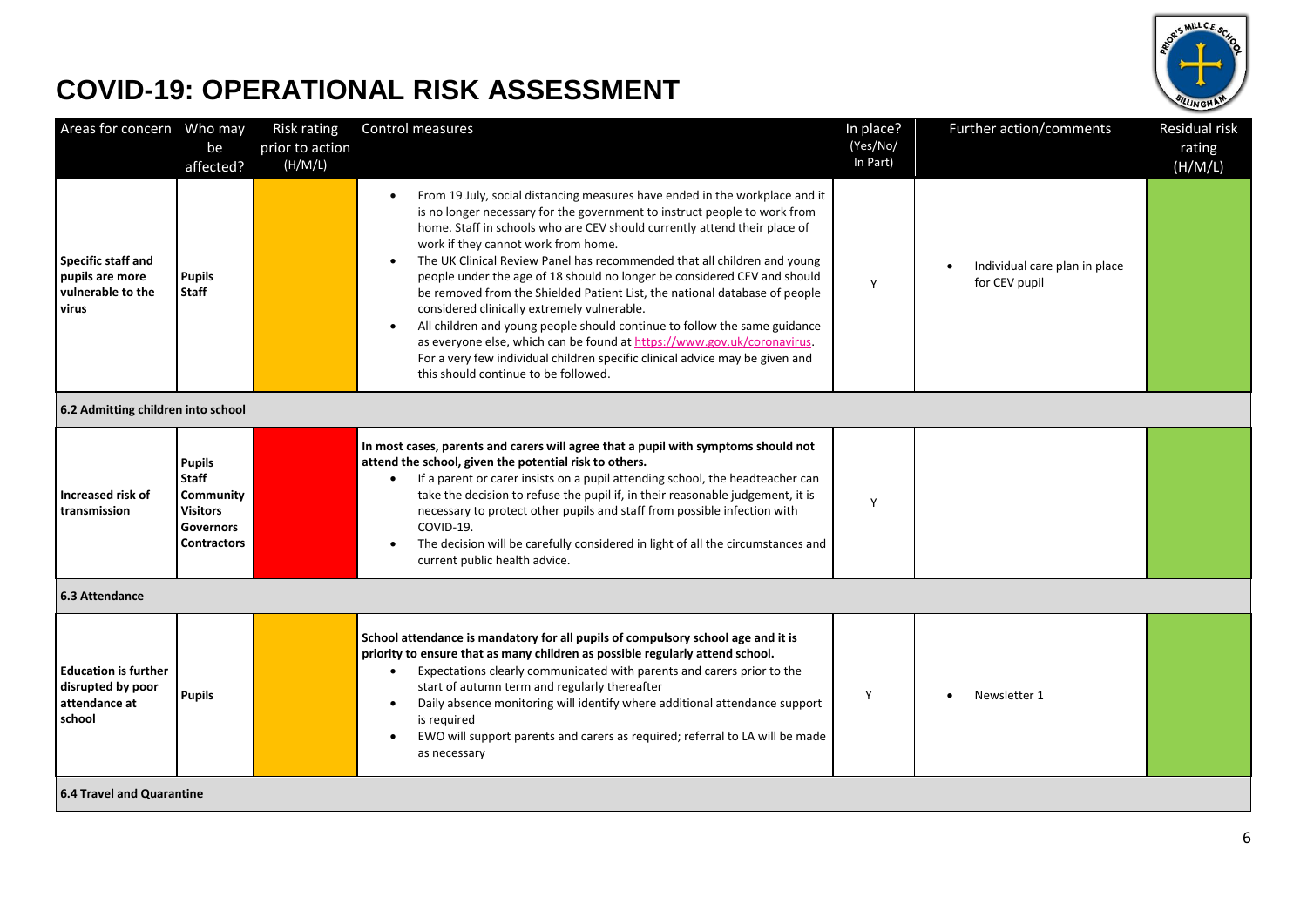

| Areas for concern Who may                                                                                                                                            | be<br>affected? | <b>Risk rating</b><br>prior to action<br>(H/M/L) | Control measures                                                                                                                                                                                                                                                                                                                                                                                                                                                                                                                                                                                                                                                                                                                                                                                             | In place?<br>(Yes/No/<br>In Part) | Further action/comments                                                                                           | Residual risk<br>rating<br>(H/M/L) |
|----------------------------------------------------------------------------------------------------------------------------------------------------------------------|-----------------|--------------------------------------------------|--------------------------------------------------------------------------------------------------------------------------------------------------------------------------------------------------------------------------------------------------------------------------------------------------------------------------------------------------------------------------------------------------------------------------------------------------------------------------------------------------------------------------------------------------------------------------------------------------------------------------------------------------------------------------------------------------------------------------------------------------------------------------------------------------------------|-----------------------------------|-------------------------------------------------------------------------------------------------------------------|------------------------------------|
| <b>Education is further</b><br>disrupted by poor<br>attendance at<br>school                                                                                          | <b>Pupils</b>   |                                                  | Parents travelling abroad should bear in mind the impact on their child's education<br>which may result from any requirement to quarantine or isolate upon return.<br>Information shared with parents and carers at start of term<br>$\bullet$<br>Requests for leave of absence will be dealt with in line with school<br><b>Attendance Policy</b>                                                                                                                                                                                                                                                                                                                                                                                                                                                           | Y                                 | Newsletter 1                                                                                                      |                                    |
| <b>6.5 Remote Education</b>                                                                                                                                          |                 |                                                  |                                                                                                                                                                                                                                                                                                                                                                                                                                                                                                                                                                                                                                                                                                                                                                                                              |                                   |                                                                                                                   |                                    |
| <b>Education is further</b><br>disrupted by self<br>isolation /<br>restricted<br>attendance                                                                          | <b>Pupils</b>   |                                                  | Schools subject to the remote education temporary continuity direction are required<br>to provide remote education to pupils covered by the direction where their<br>attendance would be contrary to government guidance or legislation around COVID-<br>19.<br>The remote education provided should be equivalent in length to the core teaching<br>pupils would receive in school.<br>Teachers will prepare and deliver remote learning via SeeSaw as during<br>$\bullet$<br>partial closures/lockdowns 2020-21<br>SEND, Safeguarding and RL Engagement checks will be carried out as<br>$\bullet$<br>required during any periods of self isolation for pupils; senior leaders will<br>follow up where concerns are raised and involve professionals and agencies<br>working with families where necessary | Y                                 | Refresh log in details with<br>pupils and parents<br>Register new pupils<br>September staff briefing<br>$\bullet$ |                                    |
| 6.6 Pupil Well Being & Support                                                                                                                                       |                 |                                                  |                                                                                                                                                                                                                                                                                                                                                                                                                                                                                                                                                                                                                                                                                                                                                                                                              |                                   |                                                                                                                   |                                    |
| Pupils experience a<br>variety of emotions<br>in response to the<br>COVID-19 pandemic<br>and these may<br>impact negatively<br>on academic and<br>social development | <b>Pupils</b>   |                                                  | Staff briefed to be vigilant and to report any concerns to SENDCo and Team<br>$\bullet$<br>Leader<br>All staff have completed Mental Health training which will support early<br>٠<br>identification of children who may be experiencing difficulties<br>Children can be referred to specialist services procured by school: ABC &<br>Alliance                                                                                                                                                                                                                                                                                                                                                                                                                                                               | Y                                 |                                                                                                                   |                                    |
| 6.7 School Meals                                                                                                                                                     |                 |                                                  |                                                                                                                                                                                                                                                                                                                                                                                                                                                                                                                                                                                                                                                                                                                                                                                                              |                                   |                                                                                                                   |                                    |
| Pupils in receipt of<br>FSM are isolating                                                                                                                            | <b>Pupils</b>   |                                                  | School admin staff will alert school cook when a child in receipt of FSM is<br>self-isolating so that food hamper can be prepared<br>Families will be invited to collect the hamper; where this is difficult, a<br>member of staff will deliver the hamper                                                                                                                                                                                                                                                                                                                                                                                                                                                                                                                                                   | Υ                                 | Brief admin staff and cook on return<br>to school (1.9.21)                                                        |                                    |
| <b>6.8 Educational Visits</b>                                                                                                                                        |                 |                                                  |                                                                                                                                                                                                                                                                                                                                                                                                                                                                                                                                                                                                                                                                                                                                                                                                              |                                   |                                                                                                                   |                                    |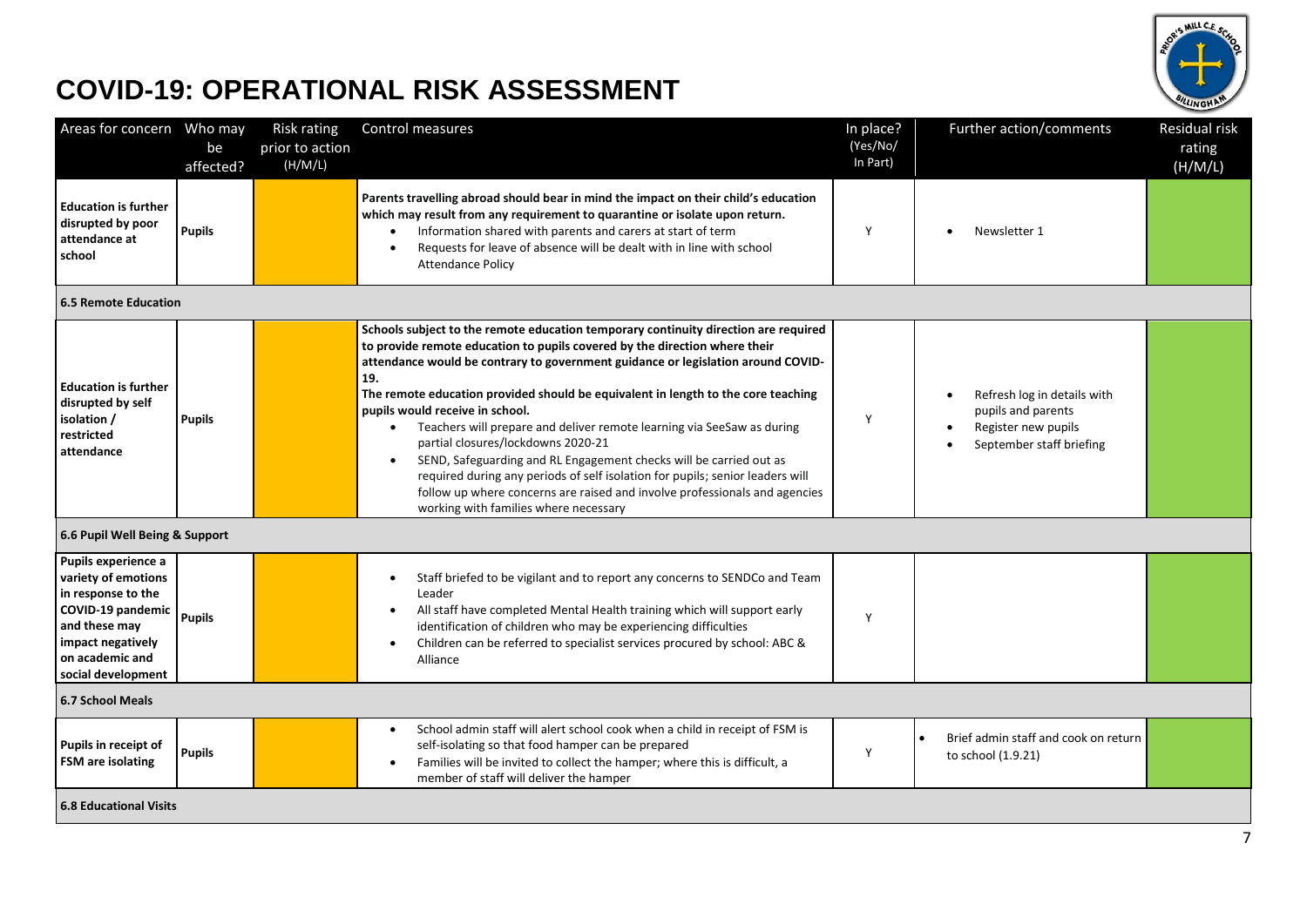

| Areas for concern Who may                                                                        | be<br>affected?                            | Risk rating<br>prior to action<br>(H/M/L) | Control measures                                                                                                                                                                                                                                                                                                                                                                                                                                                                                                                                                                                                                                                                                                                                                | In place?<br>(Yes/No/<br>In Part) | Further action/comments                                                                                                                                                                                                                                                                                                                                                   | Residual risk<br>rating<br>(H/M/L) |
|--------------------------------------------------------------------------------------------------|--------------------------------------------|-------------------------------------------|-----------------------------------------------------------------------------------------------------------------------------------------------------------------------------------------------------------------------------------------------------------------------------------------------------------------------------------------------------------------------------------------------------------------------------------------------------------------------------------------------------------------------------------------------------------------------------------------------------------------------------------------------------------------------------------------------------------------------------------------------------------------|-----------------------------------|---------------------------------------------------------------------------------------------------------------------------------------------------------------------------------------------------------------------------------------------------------------------------------------------------------------------------------------------------------------------------|------------------------------------|
| Venues do not have<br>adequate measures<br>in place to support<br>good hygiene or<br>ventilation | <b>Pupils</b><br>Staff                     |                                           | School should undertake full and thorough risk assessments in relation to all<br>educational visits and ensure that any public health advice, such as hygiene and<br>ventilation requirements, is included as part of that risk assessment.<br>Staff briefed on expectations for any planned trips and visits<br>Venue and Provider risk assessments will be required<br>$\bullet$                                                                                                                                                                                                                                                                                                                                                                              | Y                                 | September staff Briefing                                                                                                                                                                                                                                                                                                                                                  |                                    |
| <b>6.9 Wraparound Provision</b>                                                                  |                                            |                                           |                                                                                                                                                                                                                                                                                                                                                                                                                                                                                                                                                                                                                                                                                                                                                                 |                                   |                                                                                                                                                                                                                                                                                                                                                                           |                                    |
| <b>Working parents</b><br>cannot access<br>necessary child care                                  | <b>Pupils</b>                              |                                           | Breakfast Club will continue to be offered to pupils in Nursery to Year 6<br>$\bullet$<br>Children no longer need to sit in separate class bubbles; an electronic<br>$\bullet$<br>register of attendance will be kept                                                                                                                                                                                                                                                                                                                                                                                                                                                                                                                                           | Y                                 |                                                                                                                                                                                                                                                                                                                                                                           |                                    |
|                                                                                                  | 7.                                         |                                           | SCHOOL SPECIFIC MANAGEMENT OF SCHOOL DAY                                                                                                                                                                                                                                                                                                                                                                                                                                                                                                                                                                                                                                                                                                                        |                                   |                                                                                                                                                                                                                                                                                                                                                                           |                                    |
| Increased risk of<br>transmission<br>through large<br>numbers of people<br>gathering             | <b>Pupils</b><br><b>Staff</b><br>Community |                                           | <b>Arrival and Dismissal</b><br>'Soft' opening to ease congestion: gates will open at 8:30am and all children<br>should be in school by 8:40am<br>KS2 children will come up the path unaccompanied<br>$\bullet$<br>Additional staff available in the first few days to ensure new Year 3s are<br>$\bullet$<br>familiar with route to classroom/supported to separate from carer<br>Reception and KS1 children will use path around the EYs/KS1 building; only<br>$\bullet$<br>one adult to bring children to school.<br>One-way system around school will continue<br>Staff will continue to wear face coverings at arrival and dismissal times;<br>parents encouraged to do the same<br>No staggered ending – return to 3pm finish for all pupils<br>$\bullet$ | Y                                 | Information to parents 16.7.21<br>Reminder 1.9.21<br>From 1.11.21 face coverings<br>optional for staff at arrival and<br>dismissal times<br>$4.1.22 - \text{face}$ coverings<br>at<br>required<br>arrival<br>and<br>dismissal and in communal<br>areas<br>$24.1.22 - update - face$<br>coverings optional ar arrival<br>dismissal<br>and<br>andl<br>-in<br>communal areas |                                    |
| Increased risk of<br>transmission<br>through contact<br>with multiple<br>persons                 | <b>Pupils</b><br><b>Staff</b><br>Community |                                           | <b>Minimising Contacts</b><br>Staff will continue to practice social distancing as much as possible when<br>$\bullet$<br>welcoming and dismissing children<br>Parents and carers requested to be mindful of observing personal space /<br>$\bullet$<br>social distance when approaching a member of staff on the yard<br>Parents and carers requested to email or ring the school office with queries<br>Autumn term consultations will be virtual via SchoolComms.                                                                                                                                                                                                                                                                                             | Y                                 | • Information to parents 16.7.21<br>$\bullet$ Reminder 1.9.21                                                                                                                                                                                                                                                                                                             |                                    |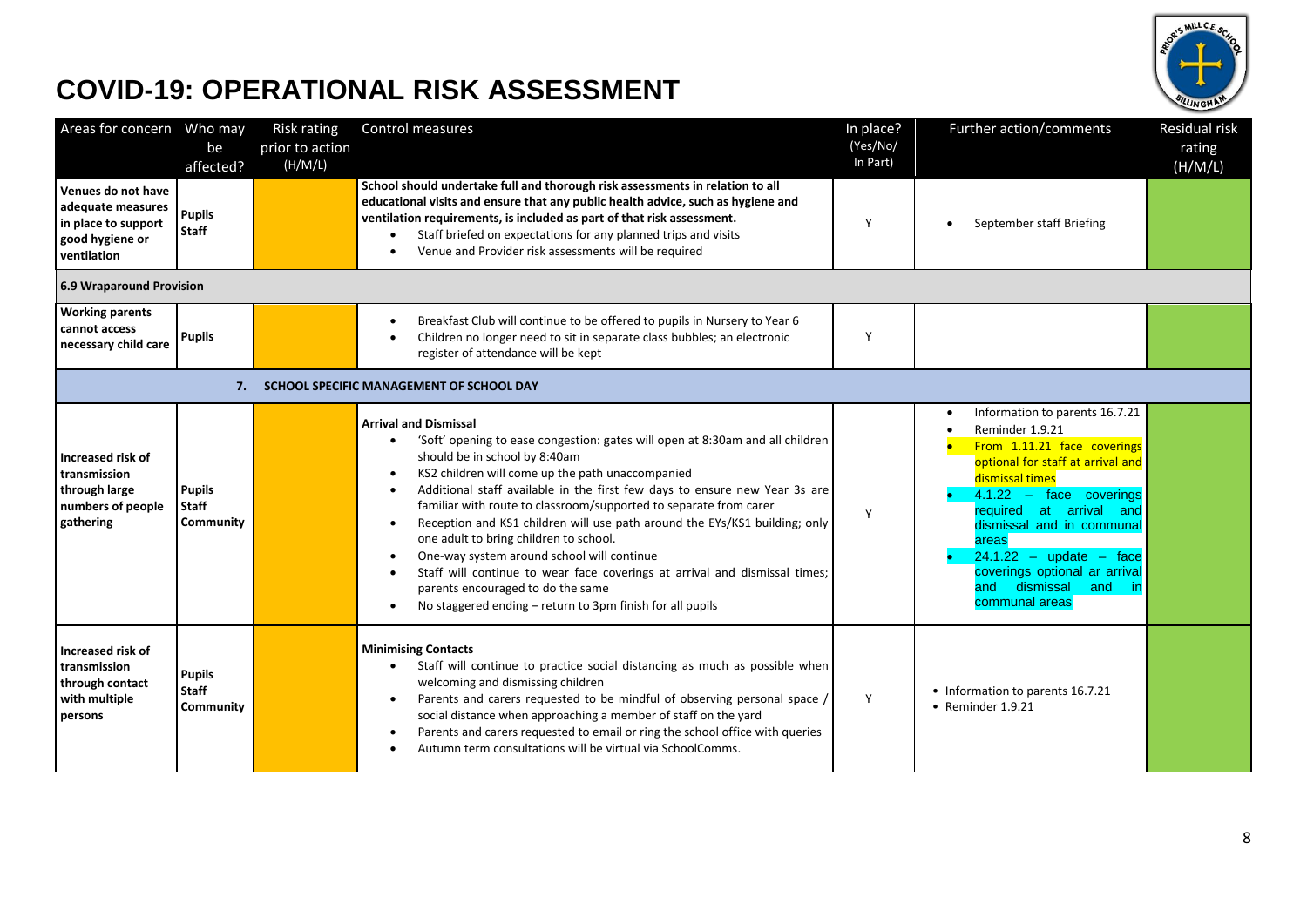

| Areas for concern Who may                                                                                                                                                              |                            | <b>Risk rating</b> | Control measures                                                                                                                                                                                                                                                                                                                                                                                                                                                                                                                                                                                                                                                                                                                                                                                                                                                                                                                                                                                                                                                                                                                                                                                                                                                                                                                                                         | In place?     | Further action/comments                                                                                                                                                                                                                                                                                                                                                                                                                                                                                                                                               | Residual risk |
|----------------------------------------------------------------------------------------------------------------------------------------------------------------------------------------|----------------------------|--------------------|--------------------------------------------------------------------------------------------------------------------------------------------------------------------------------------------------------------------------------------------------------------------------------------------------------------------------------------------------------------------------------------------------------------------------------------------------------------------------------------------------------------------------------------------------------------------------------------------------------------------------------------------------------------------------------------------------------------------------------------------------------------------------------------------------------------------------------------------------------------------------------------------------------------------------------------------------------------------------------------------------------------------------------------------------------------------------------------------------------------------------------------------------------------------------------------------------------------------------------------------------------------------------------------------------------------------------------------------------------------------------|---------------|-----------------------------------------------------------------------------------------------------------------------------------------------------------------------------------------------------------------------------------------------------------------------------------------------------------------------------------------------------------------------------------------------------------------------------------------------------------------------------------------------------------------------------------------------------------------------|---------------|
|                                                                                                                                                                                        | be                         | prior to action    |                                                                                                                                                                                                                                                                                                                                                                                                                                                                                                                                                                                                                                                                                                                                                                                                                                                                                                                                                                                                                                                                                                                                                                                                                                                                                                                                                                          | (Yes/No/      |                                                                                                                                                                                                                                                                                                                                                                                                                                                                                                                                                                       | rating        |
| Increased risk of<br>transmission<br>through contact<br>with multiple<br>persons                                                                                                       | affected?<br><b>Pupils</b> | (H/M/L)            | <b>Mixing in School - Pupils</b><br>Graduated return to full groups to support children mixing in larger numbers<br>Morning breaks will be staggered in phases: Y1/Y2, Y3/Y4, Y5/Y6. This<br>$\bullet$<br>provides children with greater space to play. Children can mix freely outside<br>in these groups and do not need to remain in designated areas.<br>Reception and KS1 classes will eat in the dining hall in year groups<br>$\bullet$<br>(timetabled) at lunchtime and then mix freely on the KS1 yard.<br>KS2 children will eat hot dinners in the hall and sit in their class groups.<br>$\bullet$<br>Packed lunches will eat in their classroom. Outside break will be staggered<br>Y3/4 and Y5/6 and children can mix freely between classes and year groups.<br>Collective worship will take place in the halls in year groups initially, building<br>$\bullet$<br>up to phases, key stages and then Rec-Y6. This will support staff and children<br>in revisiting appropriate behaviours and routines for gathering.<br>Consistent groups will mix for some elements of the curriculum e.g. singing,<br>$\bullet$<br>drama and chess.<br>In Reception and KS1, children will mix across classes for phonics lessons.<br>These groups will be consistent and staff will have records of who has worked<br>where in the event of any need to contact trace. | In Part)<br>Y | September staff briefing<br>From 20.9.21 all KS2 children<br>will eat in hall and may mix<br>classes.<br>No longer applicable due to<br>$\bullet$<br>change of phonics scheme<br>20.9.21.<br>$15.11.21$ - resume reduced<br>capacity in KS2 lunch hall and<br>virtual worship (DCD and DPH<br>recommended<br>voluntary<br>measures)                                                                                                                                                                                                                                   | (H/M/L)       |
| Increased risk of<br>transmission<br>through contact<br>with multiple<br>persons<br>Different levels of<br>confidence in<br>returning to<br>increase in contacts<br>during working day | <b>Staff</b>               |                    | Mixing in School - Staff will move across classes/areas to meet the operational needs<br>of the school.<br>Whilst there is no longer a requirement for staff to socially distance at school, it is<br>acknowledged that not all staff will feel confident returning to pre-pandemic practices<br>in all things. Therefore, where possible, a graduated or alternative approach is<br>offered:<br>Quieter spaces for lunch available: Library & PPA room<br>$\bullet$<br>Training and meetings will take place in large and well ventilated spaces and<br>$\bullet$<br>were possible/appropriate will be virtual e.g. Safeguarding training 1.9.21<br>Staff advised to continue to observe social distance as much as possible and<br>$\bullet$<br>to be aware of colleagues preferences for/against face to face contact<br>Staff to continue to wear face coverings when in contact with large groups of<br>$\bullet$<br>parents at the beginning and end of day                                                                                                                                                                                                                                                                                                                                                                                                        | Y             | September staff briefing<br>$\bullet$<br>13.9.21 Outbreak in Y6;<br>additional measures in place<br>as per PHE guidance; staff<br>bubbles resumed<br>4.10.21- outbreak officially<br>ended. Measures to remain in<br>place<br>1.11.21- staff may resume<br>$\bullet$<br>mixing in communal areas for<br>lunch and break<br>15.11.21 additional measures<br>$\bullet$<br>in place following DCD and<br><b>DPH recommendations; staff</b><br>resume bubbles and restriction<br>on large gatherings in school.<br>Christmas activities amended;<br>no internal audiences |               |